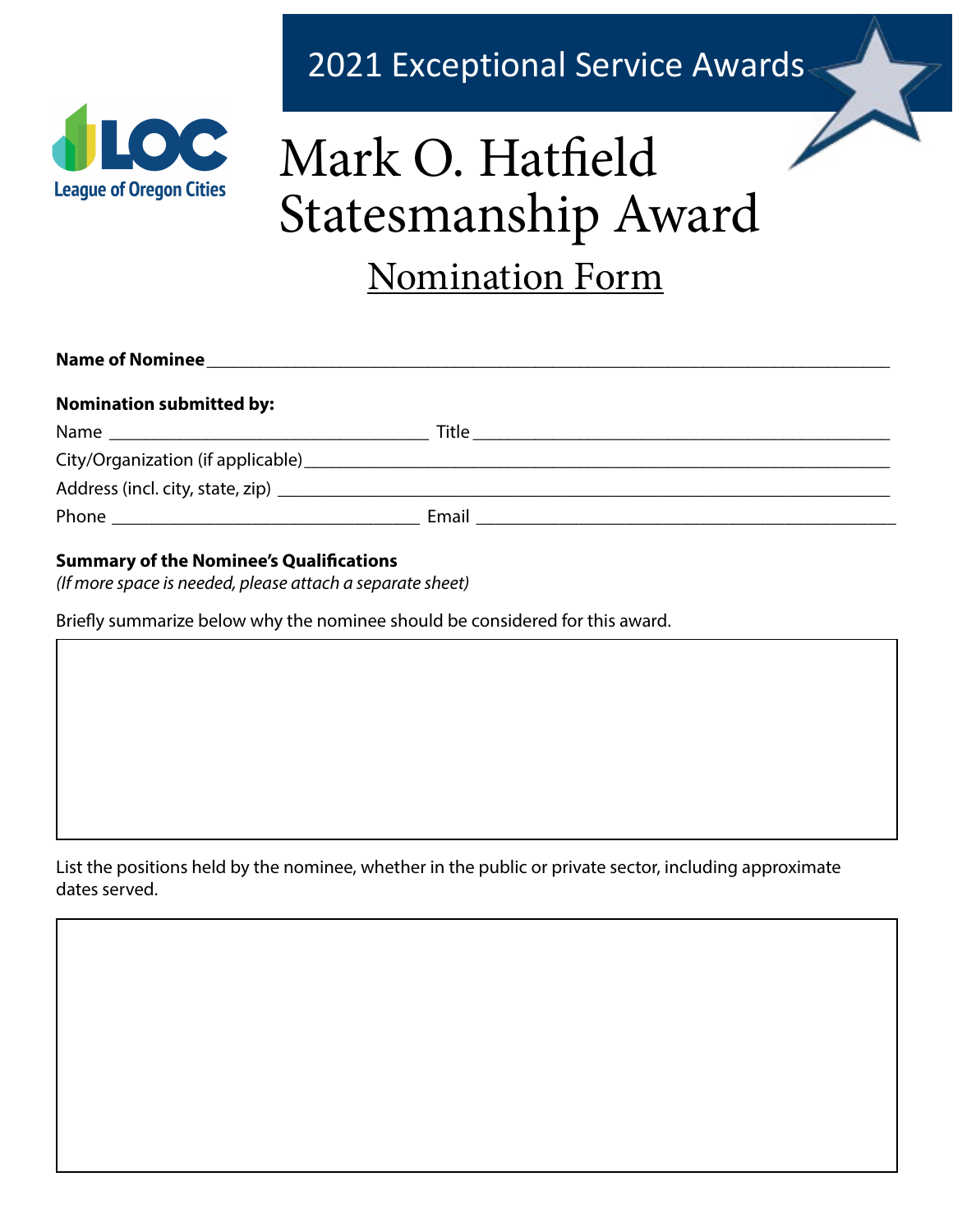Describe the significant and tangible achievements made by the nominee.

Highlight contributions made by the nominee to improve government and/or serve as a model for others of exceptional public service.

Describe how the nominee's contributions have provided lasting benefits to the quality of life for Oregon citizens.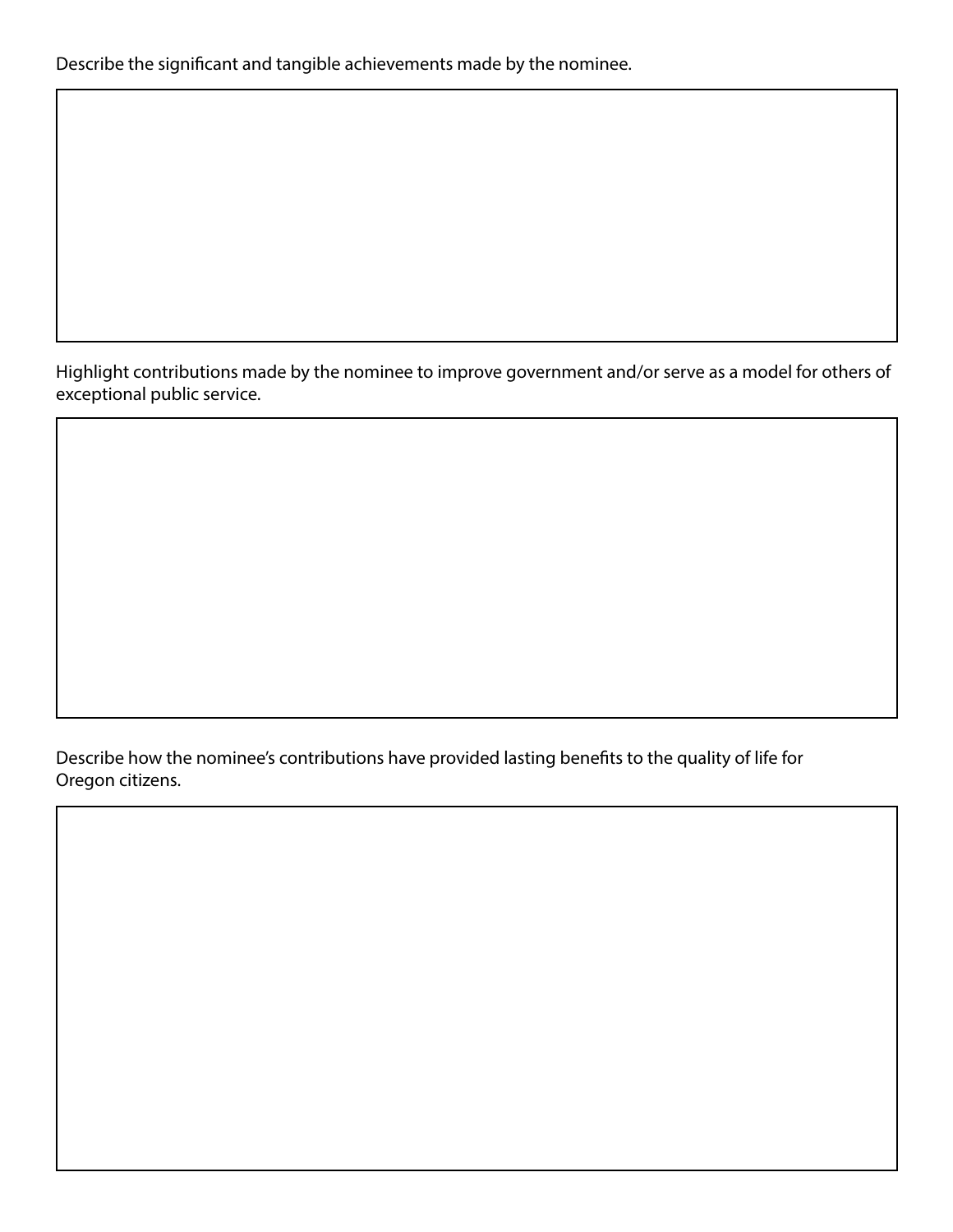Describe how the nominee is an example of "statesmanship" and civility.

#### **Endorsements**

The nominator is encouraged to provide a minimum of three and no more than 10 endorsements of the nominee from individuals, community groups, peers, associations, etc., describing the nominee's contributions and achievements. Endorsements can be letters signed by an individual or multiple individuals (submitted separately from this document), and/or submission of a group endorsement (submitted separately or by filling in the spaces below).

#### **Text of Group Endorsement:**

In the space below, type the endorsement language that will be supported by multiple endorsers.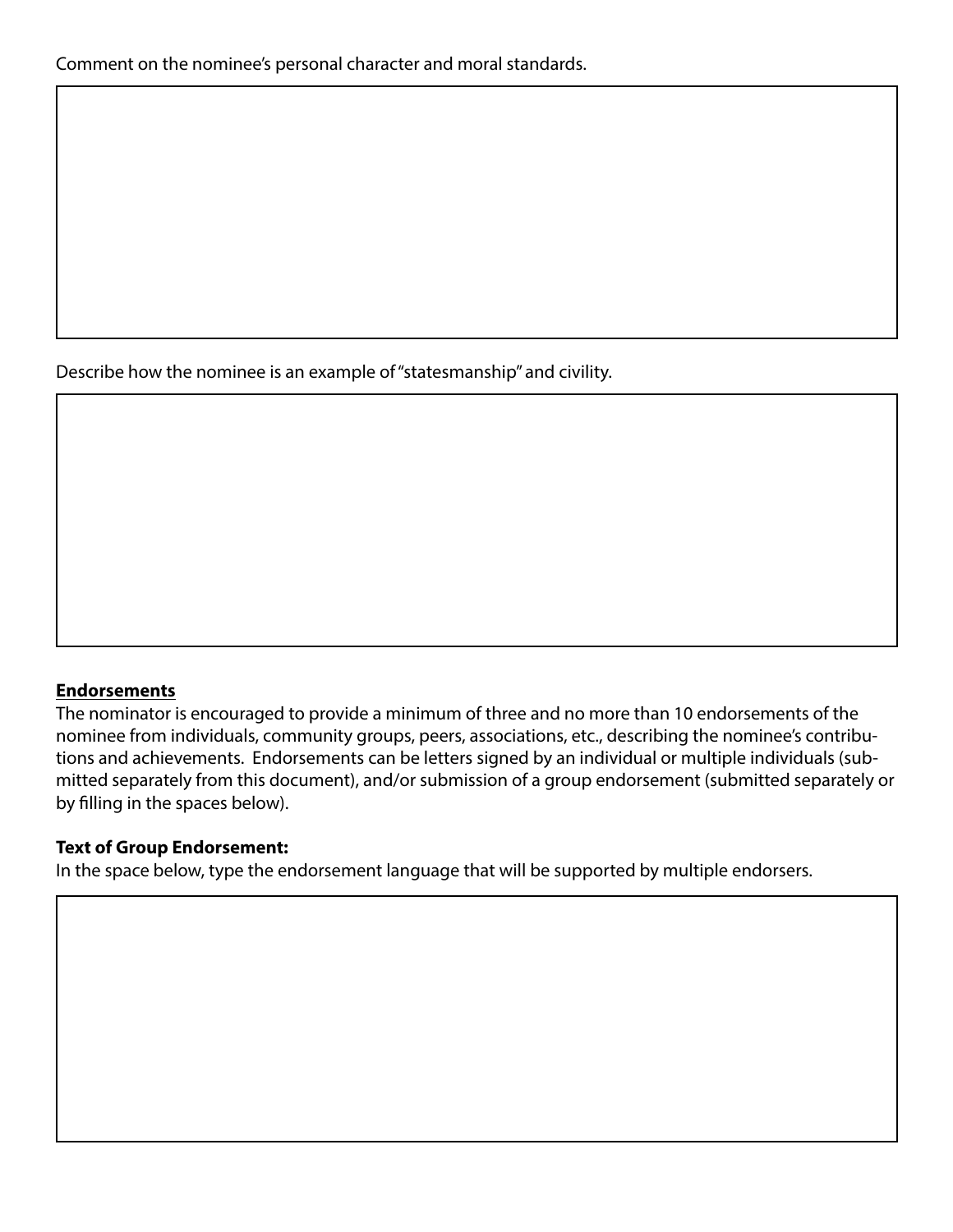#### **List of Endorsers for Group Endorsement:**

In the space below, list the individuals' names, titles and organizations who have given authority to be listed as an endorser of the above endorsement text on behalf of the nominee.